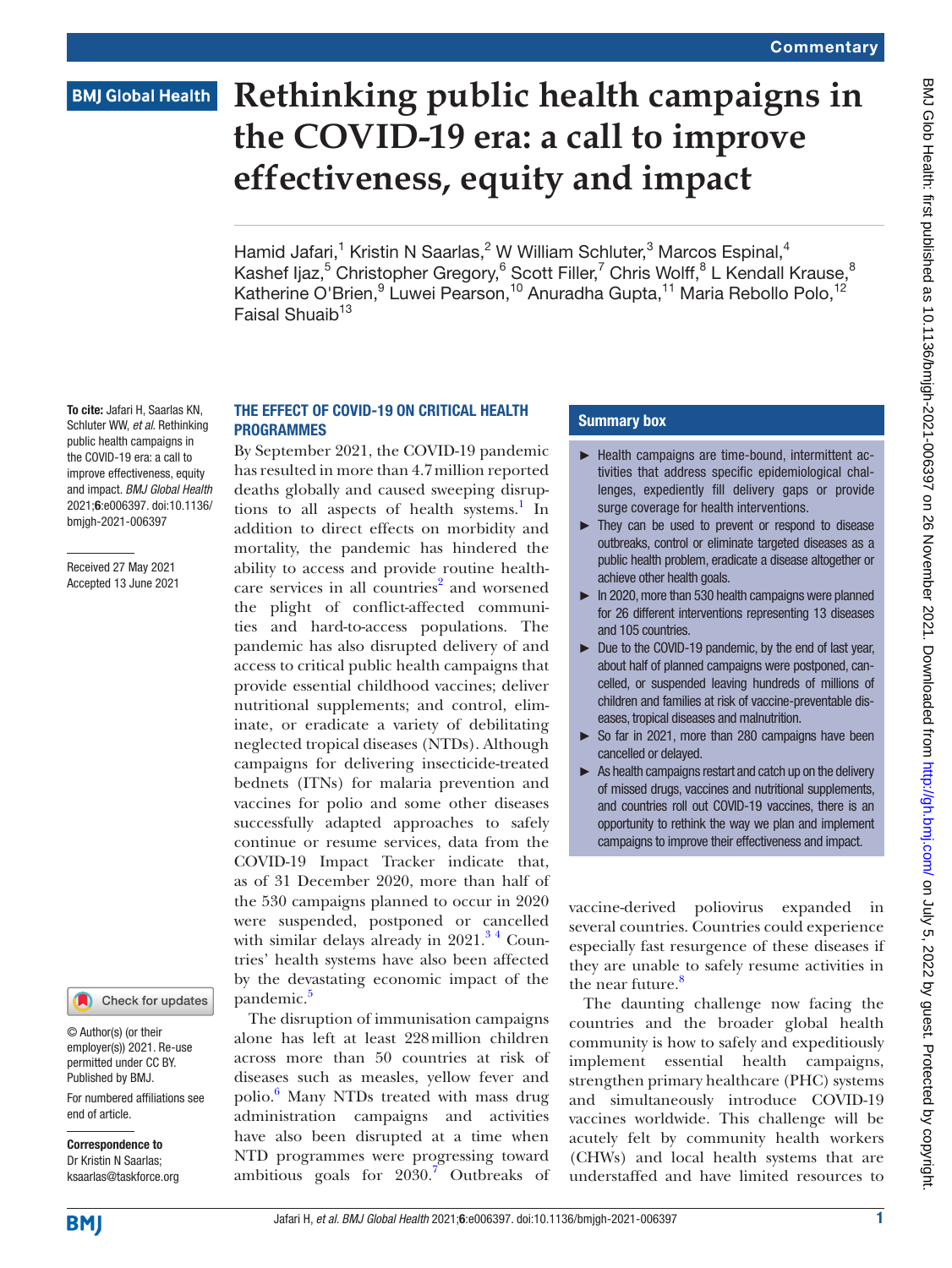#### Summary box

- ► The Health Campaign Effectiveness Coalition was formed in early 2020 with a vision that country-led health systems use a strategic balance of targeted health campaigns in concert with routine and primary healthcare services to achieve and sustain health-related development goals for all people.
- ► The coalition's purpose is to foster shared learning across different campaign programmes used to deliver immunisations, eradicate polio, prevent and treat neglected tropical diseases and malaria, and provide vitamin A supplementation.
- ► The coalition supports countries to develop and research innovative campaign delivery approaches; accelerates the dissemination and adoption of promising practices; and works to strengthen countries' capacity to engage with global campaign partners.
- ► As members of the coalition's Leadership Team and representatives of various global, country and donor organisations for health campaigns, we intend to leverage our collective expertise to support collaborative approaches that ensure these essential health interventions reach all those in need.
- ► We encourage all campaign stakeholders to explore and support opportunities for joint planning and implementation, sharing of supply chains and logistics, information systems, and demand creation and community-based engagement strategies.

coordinate multiple campaigns. There is an added cost and burden to campaign implementation during the pandemic due to the need for additional personal protective equipment, such as masks and gloves, training of health workers and efforts to ensure the trust and engage-ment of communities in campaign delivery approaches.<sup>[9](#page-3-4)</sup>

### AN OPPORTUNITY TO RETHINK HOW CAMPAIGNS CAN BETTER ALIGN WITH PHC STRATEGIES AND REACH UNREACHED **COMMUNITIES**

If there is any upside (or silver lining) to disruption from the COVID-19 pandemic, it is that it has created a sense of urgency to rethink the way we plan and implement campaigns to increase their effectiveness, efficiency, equity and alignment with national PHC strategies.

Several of our respective organisations have already recognised this need and opportunity. The WHO, the Global Polio Eradication Initiative, UNICEF and Gavi the Vaccine Alliance have each recently released guidance highlighting approaches that shift away from single-disease programmes to a Health-in-All Policy that supports integrated approaches and improves coordination and collaboration among programmes.<sup>10–16</sup> They have also called for emphasis to be placed on reaching zero dose children and marginalised communities who have not been reached previously by campaigns.

Historically, health campaign programmes have operated independently from each other, often with limited coordination across programmes and with country health systems. This has resulted in inefficiencies and inequities that can burden healthcare workers and limit the potential impact of these important health interventions. To

address this problem, the Health Campaign Effectiveness (HCE) Coalition was formed (the HCE Coalition is funded by a grant from the Bill & Melinda Gates Foundation to the Task Force for Global Health, a 501(c)3 nongovernmental organisation based in Atlanta, Georgia, USA) in early 2020, with the purpose to foster shared learning across different campaign programmes, support countries and partners to undertake implementation research on effective campaign approaches, accelerate the adoption of promising practices and strengthen country capacity to engage with global campaign partners.<sup>17</sup> The HCE Coalition brings together country leaders, campaign managers, implementing partners, donors and researchers from across multiple health campaign programmes. Thus far, more than 920 individuals have engaged with the coalition representing NTDs, polio and other vaccine-preventable diseases, malaria and vitamin A supplementation programmes from over 50 countries and 120 organisations. Furthermore, the goals of the coalition are endorsed by key global, regional and national stakeholders including WHO, Pan American Health Organization (PAHO), UNICEF, The Global Fund, Gavi the Vaccine Alliance and the Centers for Disease Control and Prevention (CDC). As members of the coalition's Leadership Team, we believe the coalition can serve as a catalyst and a platform for the coordination and integration that WHO and others have called for as a means to strengthen PHC systems while ensuring campaign-based delivery meets population needs. We encourage others to actively participate in the coalition and recommend we collectively work to support the following actions.

## A CALL TO ACTION: RECOMMENDATIONS TO IMPROVE CAMPAIGN EFFECTIVENESS, EQUITY AND IMPACT

- 1. **Strengthen collaboration and shared action among the different programmatic areas and campaign platforms**. This will enable the identification of opportunities to improve campaign effectiveness, equity and impact. Examples of collaborative activities include: sharing micro-plans, COVID-19 safety protocols and local knowledge; coordinating supply chains; engaging local communities, including CHW training and social behaviour change messaging; and sharing and integrating data from health information and surveillance systems. We should also engage with sectors outside of health (eg, education, private industry and finance) to identify innovative and effective delivery approaches.
- 2. **Engage communities and local leaders in solutions**. Community engagement, acceptance and partnership are critical to building community trust and sustaining health gains, but programmatic practices are often inflexible and disempowering to those at the local level. Implementing risk communication and community engagement strategies will identify local solutions while mitigating misinformation and mistrust.<sup>18</sup>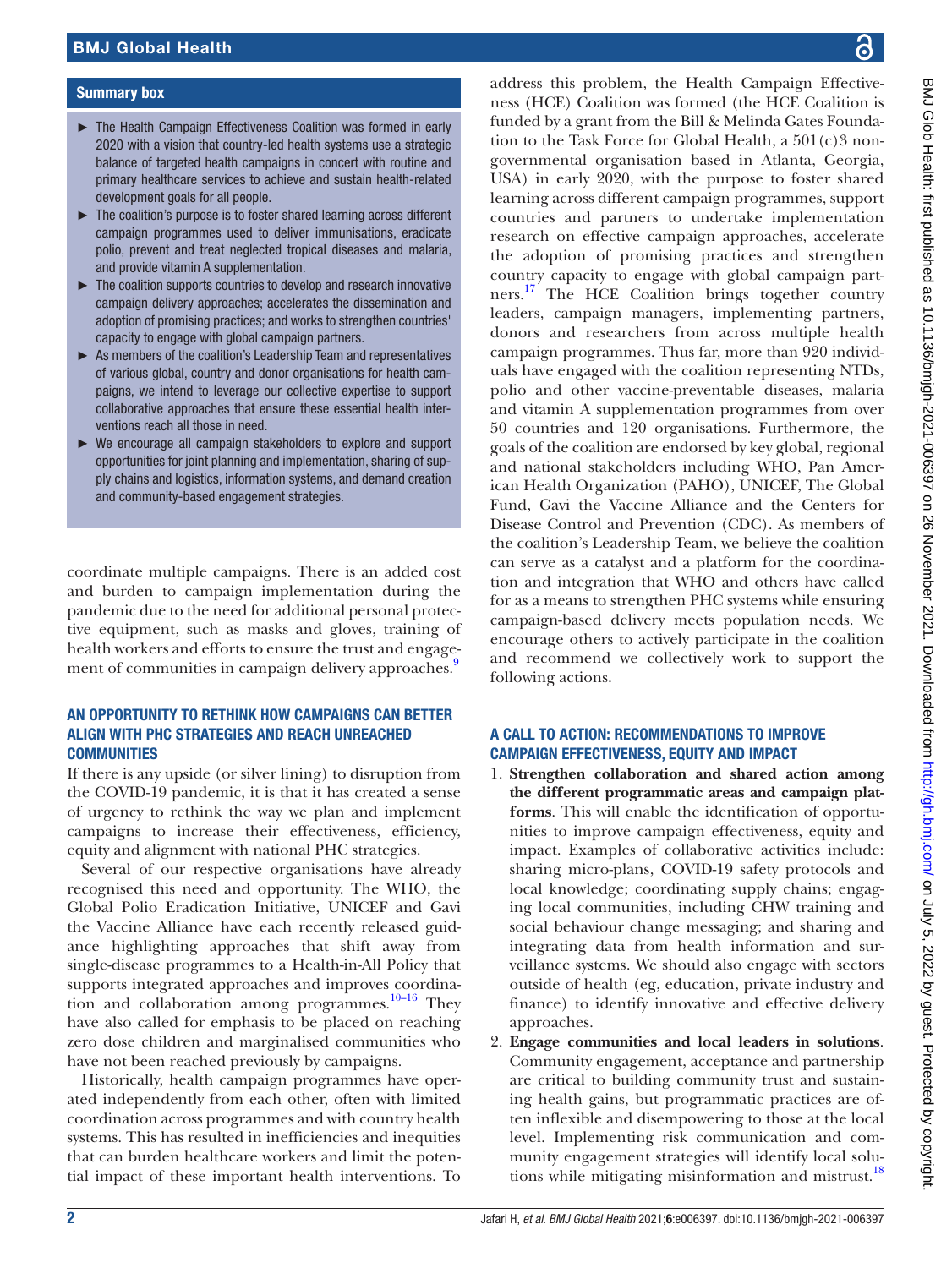# BMJ Global Health

Champions at all levels (eg, community, local, regional, national) should be encouraged to come forward with innovative ideas that can improve access and help achieve shared health goals.

- 3. **Support and test integrated and collaborative campaign service delivery approaches**, especially in communities affected by multiple diseases, where feasible and appropriate. This requires supporting countries and partner organisations to conduct implementation research on community and health worker acceptance of integrated (from collaborative to co-delivery) approaches,[19](#page-3-8) digitise campaigns, examine incentive structures and conduct economic analyses, as well as to develop risk communication approaches to manage misinformation that might undermine integration efforts. We need to work together to identify evidencebased practices and reach consensus on strategies for campaign delivery that also strengthen the PHC system. The HCE Coalition is currently supporting 18 country studies whose findings will be shared on the HCE website at <http://campaigneffectiveness.org>.
- 4. **Adopt funding approaches and policies that enable and incentivise countries to use campaigns more strategically, thus reducing inequities and competition between campaigns and PHC services**. There is a need to review the ways that payments to CHWs and community drug distributors are structured across different campaigns and minimise unnecessary variation. Differences in programme funding by donors to community campaign health workers have been a barrier to collaborative and integrated approaches and can lead to disincentives and, by extension, inequities between programmes. A fair and sustainable funding approach, which should include incentives for reaching previously missed, high-risk populations, is needed. Incentives for routine services based on results instead of campaigns incentives alone are needed in countries planning multiple and repeated campaigns.
- 5. **Examine opportunities to coordinate and build on current health campaign platforms and country expertise during delivery of COVID-19 vaccines**. The pressure to quickly deliver COVID-19 vaccines is intense; however, we should use this opportunity to also reach populations in need of other vaccines, drugs to treat NTDs, malaria ITNs and nutritional interventions. We cannot risk further delays in delivering these essential services and must optimise limited resources by better coordinating our health programmes.

#### **CONCLUSION**

We are at a unique moment. Although there is growing pressure to implement improved approaches and lessons to be learnt from past and current campaigns, it will take a coordinated effort to make the programmatic and policy shifts that will enable us to achieve shared health goals. As members of the HCE Leadership Team, we call on all health campaign stakeholders, including Ministries

of Health, local and international non-governmental and civil society organisations to partner with us to identify new solutions and serve as early adopters of innovations in campaign delivery. We encourage donors, academic institutions and partner organisations to support and share implementation research findings and promising practices so we collectively build the evidence base for more effective and equitable campaigns. We must seize this moment to work together to ensure that critical health interventions, including COVID-19 vaccines and prevention strategies, safely and effectively reach all populations in need.

#### Author affiliations

- <sup>1</sup>Polio Eradication, WHO Regional Office for the Eastern Mediterranean, Amman, Jordan
- <sup>2</sup>Health Campaign Effectiveness Program, The Task Force for Global Health, Decatur, Georgia, USA
- <sup>3</sup> Center for Global Health, Centers for Disease Control and Prevention, Atlanta, Georgia, USA
- 4 Communicable Diseases and Environmental Determinants, Pan American Health Organization, Washington, District of Columbia, USA
- 5 Health Programs, The Carter Center, Atlanta, Georgia, USA
- 6 Immunization Unit, UNICEF, New York, New York, USA
- <sup>7</sup> Malaria Team, The Global Fund to Fight AIDS, Tuberculosis and Malaria, Geneva, **Switzerland**
- 8 Bill & Melinda Gates Foundation, Seattle, Washington, USA
- 9 Immunization, Vaccines and Biologicals, WHO, Geneva, Switzerland <sup>10</sup>Health Programme Division, UNICEF, New York, New York, USA
- <sup>11</sup>GAVI Alliance, Geneva, Switzerland
- 
- <sup>12</sup>ESPEN, WHO Regional Office for Africa, Brazzaville, Congo <sup>13</sup>National Primary Health Care Development Agency (NPHCDA), Abuja, Nigeria

Contributors Authors are members of the Health Campaign Effectiveness Coalition Leadership Team and this commentary reflects their recommendations for action. All authors contributed to drafting and reviews of the manuscript.

Funding The Health Campaign Effectiveness Coalition is supported by a grant from the Bill & Melinda Gates Foundation (INV-010763) to the Task Force for Global Health. Under the grant conditions of the foundation, a Creative Commons Attribution 4.0 Generic License has already been assigned to the author-accepted manuscript version that might arise from this submission.

Disclaimer The views expressed in this article represent those of the authors and not necessarily those of their agencies.

Competing interests None declared.

Patient consent for publication Not required.

Provenance and peer review Not commissioned; internally peer reviewed.

Data availability statement No data are available.

Open access This is an open access article distributed in accordance with the Creative Commons Attribution 4.0 Unported (CC BY 4.0) license, which permits others to copy, redistribute, remix, transform and build upon this work for any purpose, provided the original work is properly cited, a link to the licence is given, and indication of whether changes were made. See: [https://creativecommons.org/](https://creativecommons.org/licenses/by/4.0/) [licenses/by/4.0/](https://creativecommons.org/licenses/by/4.0/).

#### <span id="page-2-0"></span>**REFERENCES**

- 1 Who coronavirus (COVID-19) Dashboard. Available: [https://covid19.](https://covid19.who.int/) [who.int/](https://covid19.who.int/) [Accessed 23 Sep 2021].
- <span id="page-2-1"></span>2 World Health Organization (WHO). *Second round of the National pulse survey on continuity of essential health services during the COVID-19 pandemic: interim report*, 2021.
- <span id="page-2-2"></span>3 Linksbridge. State of health delivery campaigns, 2021. Available: [https://campaigneffectiveness.org/wp-content/uploads/2021/02/](https://campaigneffectiveness.org/wp-content/uploads/2021/02/State_of_Health_Campaigns__January_2021.pdf) [State\\_of\\_Health\\_Campaigns\\_\\_January\\_2021.pdf](https://campaigneffectiveness.org/wp-content/uploads/2021/02/State_of_Health_Campaigns__January_2021.pdf) [Accessed 9 Feb 2021].